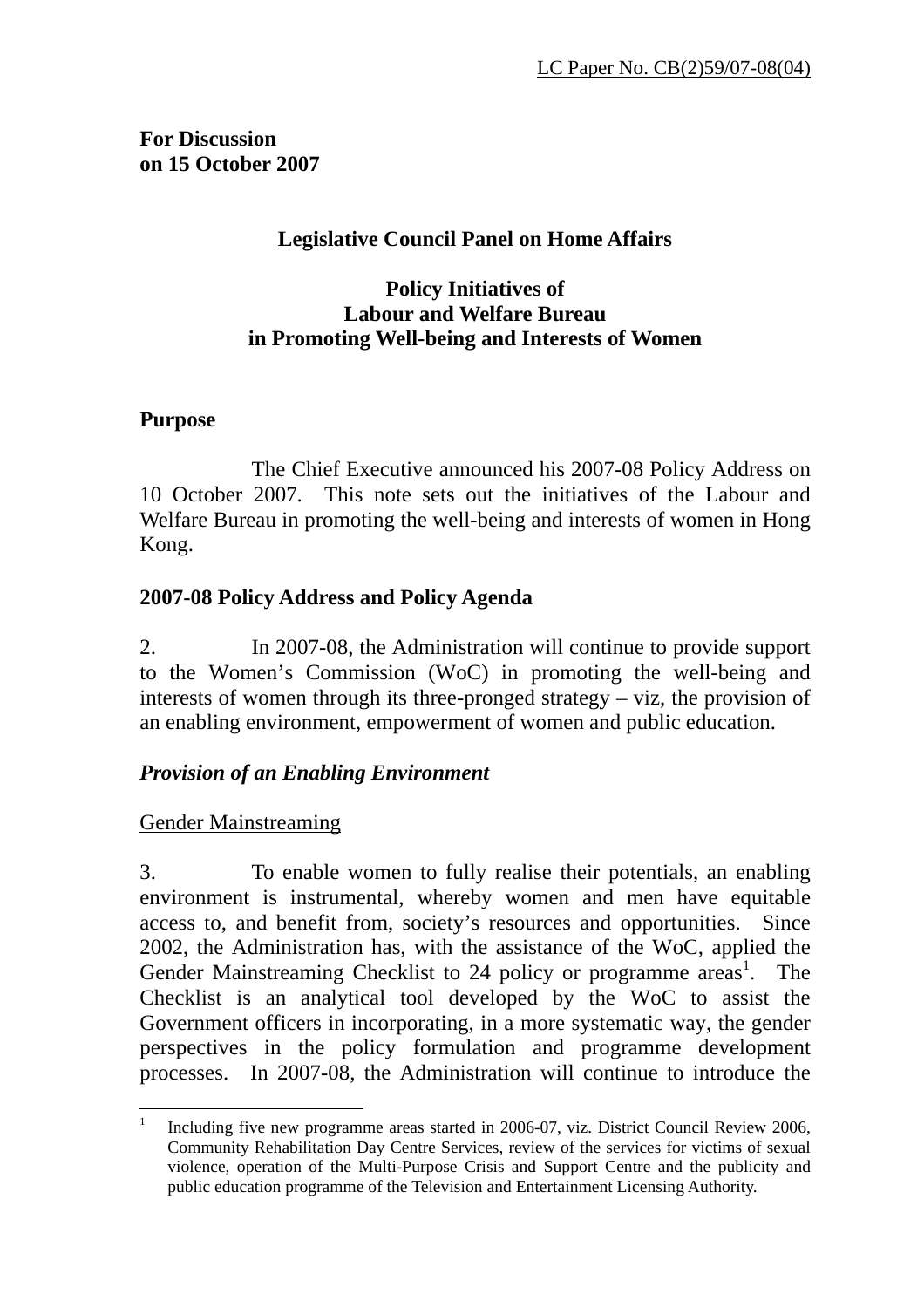use of the Gender Mainstreaming Checklist in more policy areas on an incremental basis.

4. To help promote the concept of gender mainstreaming in the Government, all bureaux and departments have since 2003 designated their own Gender Focal Points (in most cases, a directorate officer) to serve as the resource person for his/her organisation. A Core Group of Gender Focal Points was set up in late 2005 to devise plans to further promote gender mainstreaming within the Government. On the advice of the Core Group, we have strengthened training to civil servants to raise their awareness of gender-related issues and the concept of gender mainstreaming. To date, over 2 700 civil servants of various grades and ranks have attended various classroom gender-related training. We also launched in 2006 a web-training course and produced a self-learning CD-ROM for civil servants on gender, race, disability and equal opportunity in collaboration with Civil Service Training and Development Institute, Home Affairs Bureau and Equal Opportunities Commission. We will continue to provide more training on gender-related issues to different levels of civil servants, from senior officials involved in the formulation of policies to frontline colleagues who are involved in the delivery of the services. On the advice of the Core Group, we are also planning to develop a web-portal on gender awareness and gender mainstreaming, and produce a leaflet for handy reference by all civil servants.

5. To further promote gender mainstreaming in the community, in the past year, we supported the WoC in arranging a number of exchange sessions with members of the District Council and visited a number of districts to share the Administration's experience in implementing gender mainstreaming. Efforts will continue on this front.

# Family-friendly Employment Policies and Practices

6. To facilitate women to participate fully in the economy, in decision-making and in all other aspects of life, the WoC considers it crucial that women and men can share out family responsibilities whilst achieving at the same time a better balance between work, family and life. To that end, we have supported the WoC in promoting the wider adoption of family-friendly employment policies and practices (FEPP) in Hong Kong through partnership with the Labour Department and other stakeholders. We have supported the WoC in producing a promotional leaflet on FEPP for distribution to all sectors, including the business sector, and in co-organising a seminar on FEPP with the Labour Department and other stakeholders in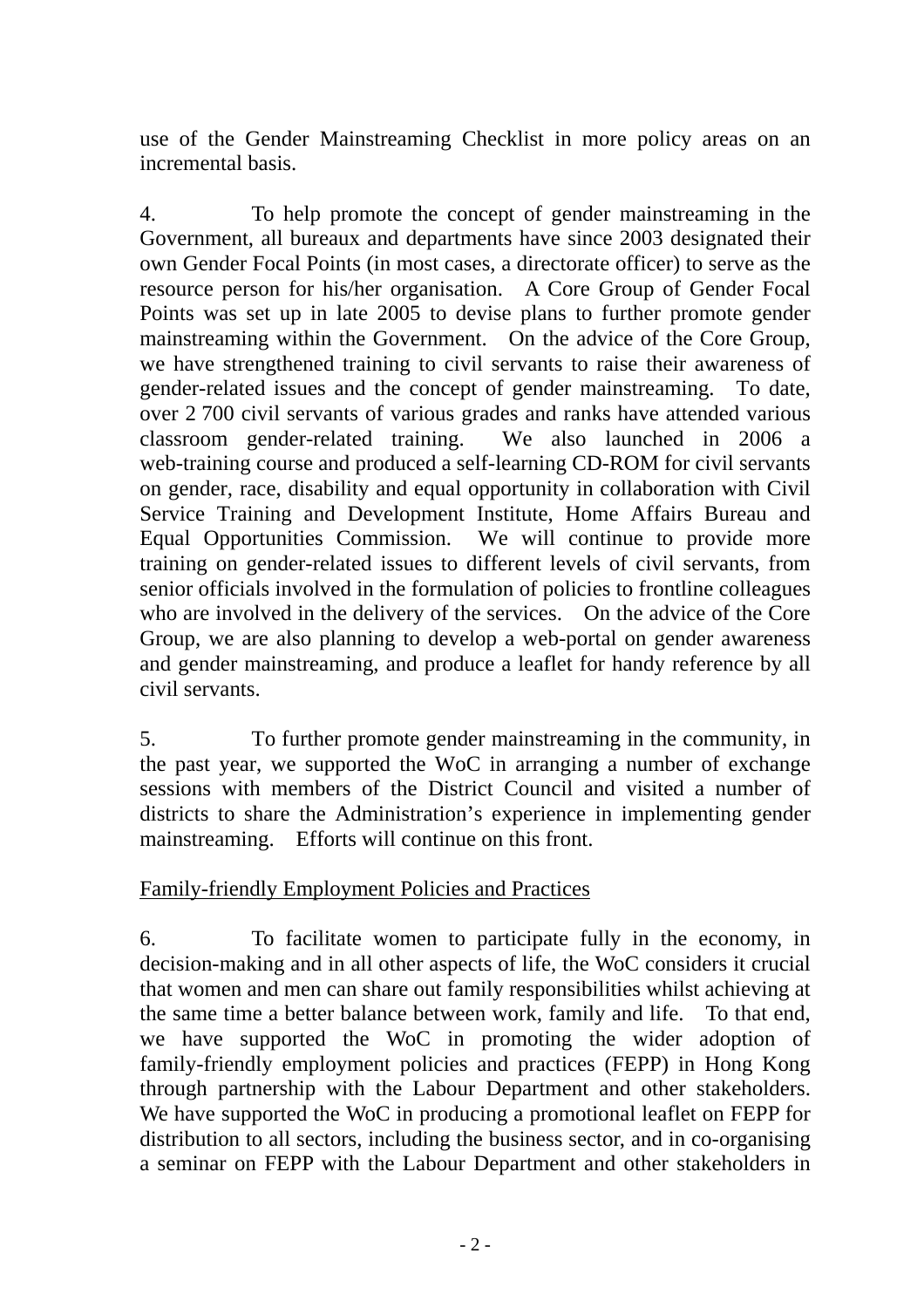June 2007. In the coming year, we will assist the WoC in collecting good practices of FEPP to facilitate experience sharing and further promotion across different sectors of the community.

#### *Empowerment of Women*

#### The Capacity Building Mileage Programme

7. Launched in March 2004, the Capacity Building Mileage Programme (CBMP) is a key initiative of the WoC in empowering women. The CBMP is implemented jointly by the Open University of Hong Kong, the Commercial Radio and nearly 80 partnering women's groups and non-governmental organisations (NGOs).

8. The CBMP is a flexible learning programme tailored to the needs and interests of women. It is mainly delivered through radio broadcasting and supplemented by optional learning activities and face-to-face courses delivered by NGOs. The courses include subjects such as managing interpersonal relationships, finance management, health and other practical issues in daily life. Since its launch, it has encouraged women of different backgrounds and educational levels to pursue life-long learning and self-development. Up to July 2007, the cumulative number of enrolments exceeded 18,000 and there is also a large network of audience reached through the radio programmes. Feedback from students is that they have benefited from the programme in terms of increased interests in learning, and enhanced confidence and knowledge in resolving problems in daily life.

9. The CBMP was first operated on a pilot basis for three years with funding support from the Lotteries Fund. In full recognition of the positive outcomes of the CBMP, the Administration has since March 2007 provided funding to support the continued operation of the CBMP. We will continue to work closely with the WoC and other collaborators to further enhance the CBMP.

#### Women's Safety

10. In January 2006, the WoC issued a report on "Women's Safety in Hong Kong: Eliminating Domestic Violence", setting out a multi-dimensional strategy to eliminate domestic violence and putting forward 21 recommendations. The Administration has responded positively to the recommendations of the WoC, including reviewing the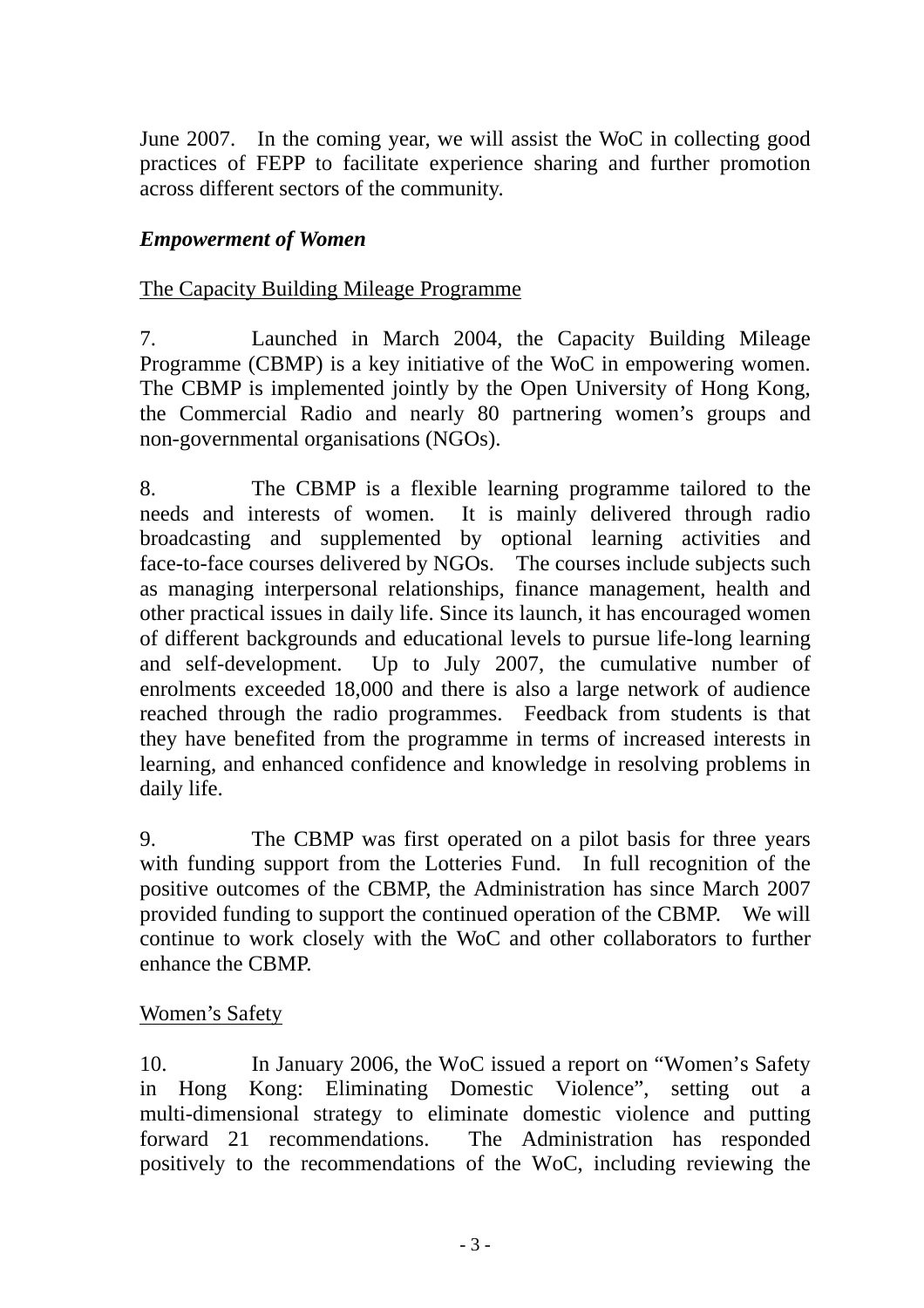Domestic Violence Ordinance, strengthening services and support for victims of domestic violence, improving the handling of domestic violence cases by the Police and introduction of a pilot Batterer Intervention Programme. The Administration will continue to support the WoC in implementing the multi-dimensional strategy in tackling domestic violence in partnership with the stakeholder groups.

# Nurturing Caring Family

11. The Administration has supported the WoC in taking forward its initiatives to promote nurturing of caring families. Building on the results of its study on "the core life values for parenting education" which was released in September 2006, the WoC has initiated two pilot projects on quality parenting in collaboration with the Kwun Tong District Council and the North District Council. The pilot projects aim to promote quality parenting education and core life values for instilling in the younger generation. The pilot also aims to establish a support network for parents to share experience and offer mutual help on parenting issues. The two pilot projects have been in good progress and we will continue to support the WoC in further promoting quality parenting.

# *Public Education*

12. The Administration and the WoC continue to work together to organise public education and publicity programmes to reduce gender prejudice and stereotype, as well as to raise public awareness of women-related issues. In connection with the tenth anniversary of the establishment of the HKSAR, we have supported the WoC in organising a series of activities, collectively named "Colourful Lives of Women" (華彩半  $\frac{11}{10}$   $\frac{11}{10}$  to give recognition to the contribution of all sectors, in particular women's groups, in empowering women. These included an exhibition on "Empowerment of Women and Women in Art" held in March 2007 to highlight the different roles and achievements of modern Hong Kong women in the society, and a series of short TV programmes to introduce the achievements and contributions of local women's groups and NGOs in helping women to build up self-confidence and independence. The TV series was broadcast once a week consecutively over a six-month period.

13. As a finale to the series of events, the WoC will orgnaise a large scale exhibition on the "Development and Contribution of Hong Kong Women" in November 2007 to showcase the development of women in